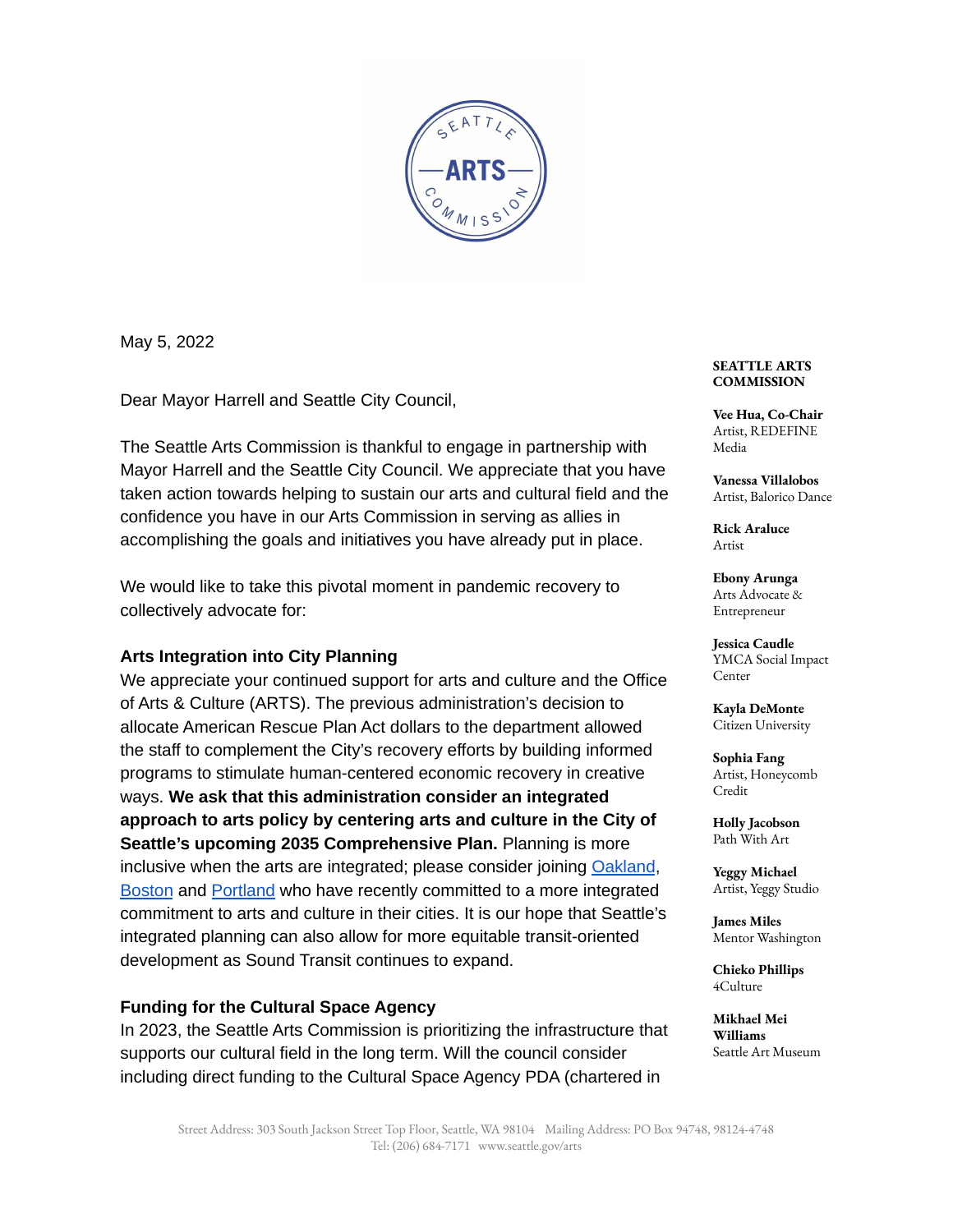

Jan 2021) during its crucial start-up period and in perpetuity? The Space Agency, the cultural field, and Seattle as a whole would benefit exponentially from a designated funding stream to support their baseline operations. In its first year of existence alone, the Space Agency in conjunction with 12 community partners are in the process of closing on four properties which will anchor those 12 partners and will provide available cultural space for so many more. As the result of a 2018 Racial Equity Toolkit process, focus groups from the arts sector advocated for using funding from the cultural facilities funds allocated to the ARTS to support the Space Agency. However, those funds were severely impacted by the COVID-19 pandemic during the time when the Agency needed them the most. Please consider reintroducing direct support of \$5M to support the Space Agency as a way to continue showing the City's commitment to equitable development and community wealth building for communities most impacted by systemic divestment.

# **Retain & Maintain Current Assets, Staffing, and Programs of the ARTS Office**

ARTS staff have led this city's cultural sector through this pandemic phenomenally. They have pivoted existing programs, scaled-up pilot programs, and created entirely new programs in order to support the emergent and ever-changing needs of the field. These have been informed by community feedback loops and interpersonal relationships, as well as data-driven studies, such as the regional ArtsFund Covid Impact Survey, and the national Americans for the Arts COVID-19's Pandemic's Impact on The Arts.

Moving forward, **the ARTS staff will continue to combat the slow rebound of the cultural sector including job recovery that is still down 11% since Feb 2020** (U.S. Bureau of Labor Statistics) **and an attendee base that is still hesitant to return to in person programming** (AMS Audience Outlook Monitor). To best help support the ARTS office and their continued work to support and provide solutions for a sector in recovery, please consider making the

### **SEATTLE ARTS COMMISSION**

**Vee Hua, Co-Chair** Artist, REDEFINE Media

**Vanessa Villalobos** Artist, Balorico Dance

**Rick Araluce** Artist

**Ebony Arunga** Arts Advocate & Entrepreneur

**Jessica Caudle** YMCA Social Impact **Center** 

**Kayla DeMonte** Citizen University

**Sophia Fang** Artist, Honeycomb Credit

**Holly Jacobson** Path With Art

**Yeggy Michael** Artist, Yeggy Studio

**James Miles** Mentor Washington

**Chieko Phillips** 4Culture

**Mikhael Mei Williams** Seattle Art Museum